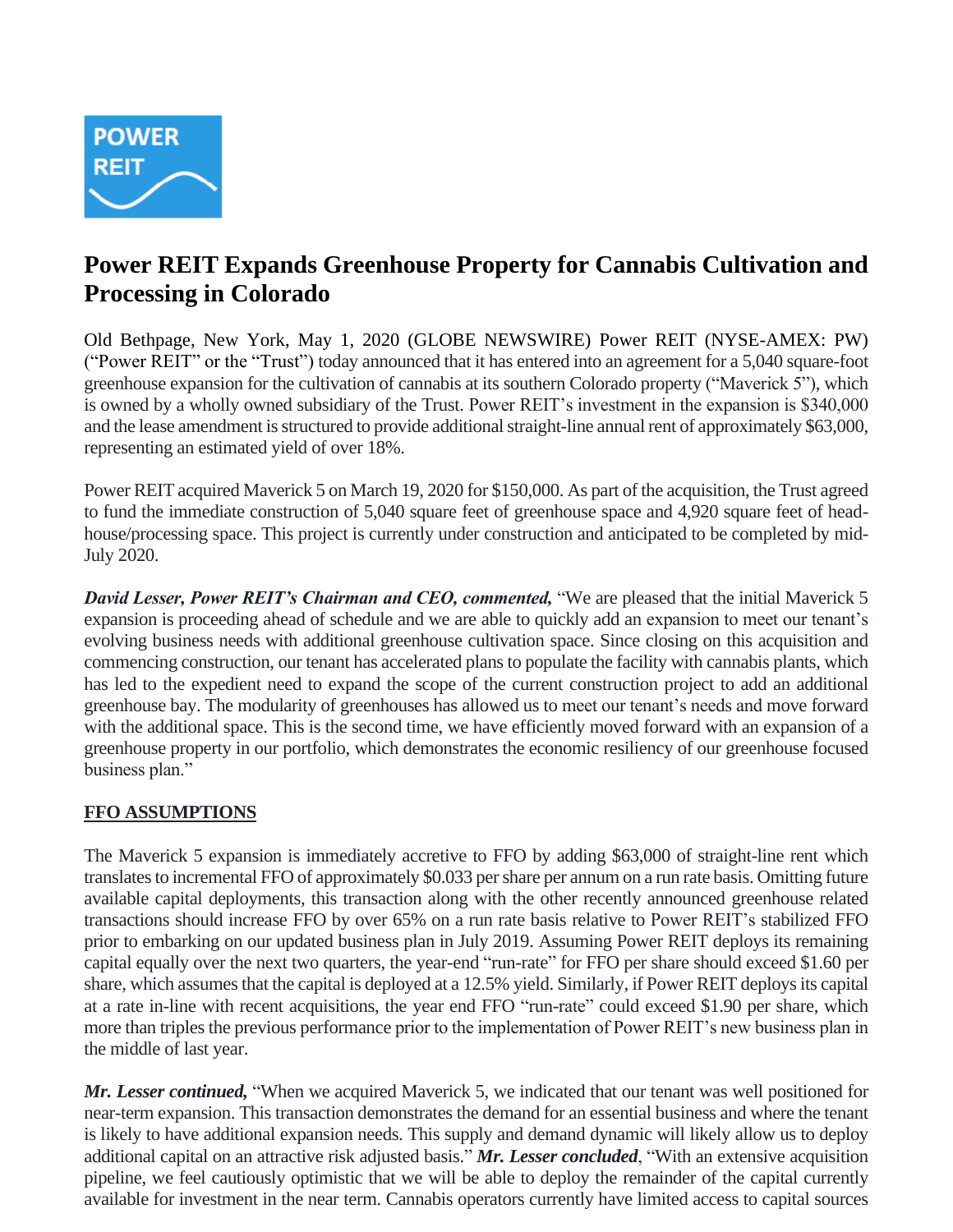which means that Power REIT should be able to deploy much needed capital at attractive risk adjusted returns."

As previously disclosed, Power REIT recently completed a \$15.5 million debt financing at a rate of 4.62% which fully amortizes over a 35-year term. Approximately \$4.7 million of the funds have been earmarked to acquire assets and expand greenhouse cultivation assets we have acquired. In addition to this expansion transaction, Power REIT has an extensive pipeline of CEA acquisition targets and is actively working to deploy the remainder of the capital available for investment.

## **UPDATE ON CONSTRUCTION ACTIVITY**

Power REIT is currently has four greenhouse projects in southern Colorado in various stages of construction. The state of Colorado has deemed cannabis an essential service including the construction of cultivation facilities. Power REIT's construction activities remain on or ahead of schedule. Below is a summary of the status of the construction projects currently underway:

#### Maverick 1

On December 31, 2019, Power REIT announced that it had entered into an agreement to expand its property referred to as Maverick 1 by adding an additional 10,800 sf of greenhouse space. The property is now fully enclosed and working towards finalizing the interior construction including mechanical, electric and light depravation shades. Our tenant has indicated that the expansion should be ready for occupancy by June 1, 2020.

#### Maverick 14

On February 6, 2020, Power REIT announced the acquisition of an existing greenhouse and support buildings and an agreement to construct 15,120 square feet of greenhouse space and 2,520 square feet of headhouse/processing space. This construction is proceeding ahead of schedule with all of the poles and trusses for the greenhouse in place and the greenhouse is already fully enclosed and working towards finalizing the interior construction including mechanical, electric and light depravation shades. It is anticipated that the entire property will be ready for occupancy by mid-July 2020.

#### Sherman 6

On February 6, 2020, Power REIT announced the acquisition of vacant land and an agreement to construct 15,120 square feet of greenhouse space and 7,520 square feet of head-house/processing space. This construction is proceeding ahead of schedule with the processing space anticipated for occupancy by mid-May 2020. In addition, all of the poles and trusses for the greenhouse have been set and the greenhouse is almost fully enclosed. It is anticipated that the entire property will be ready for occupancy by the mid-July 2020.

#### Maverick 5

On March 20, 2020, Power REIT announced the acquisition of vacant land and an agreement to construct 5,040 square feet of greenhouse space and 4,920 square feet of head-house/processing space. This construction is proceeding ahead of schedule with the processing space anticipated to be ready for occupancy by mid-May, 2020. In addition, all of the columns for the greenhouse have been installed and it is anticipated to be ready for occupancy by the end of June. As described above, Power REIT has now agreed to fund the immediate expansion of greenhouse space by 5,040 square feet which we currently anticipate will be ready for occupancy by mid-July, 2020

## **STATEMENT ON SUSTAINABILITY**

Power REIT owns real estate related to infrastructure assets including properties for Controlled Environment Agriculture (CEA Facilities), Renewable Energy and Transportation.